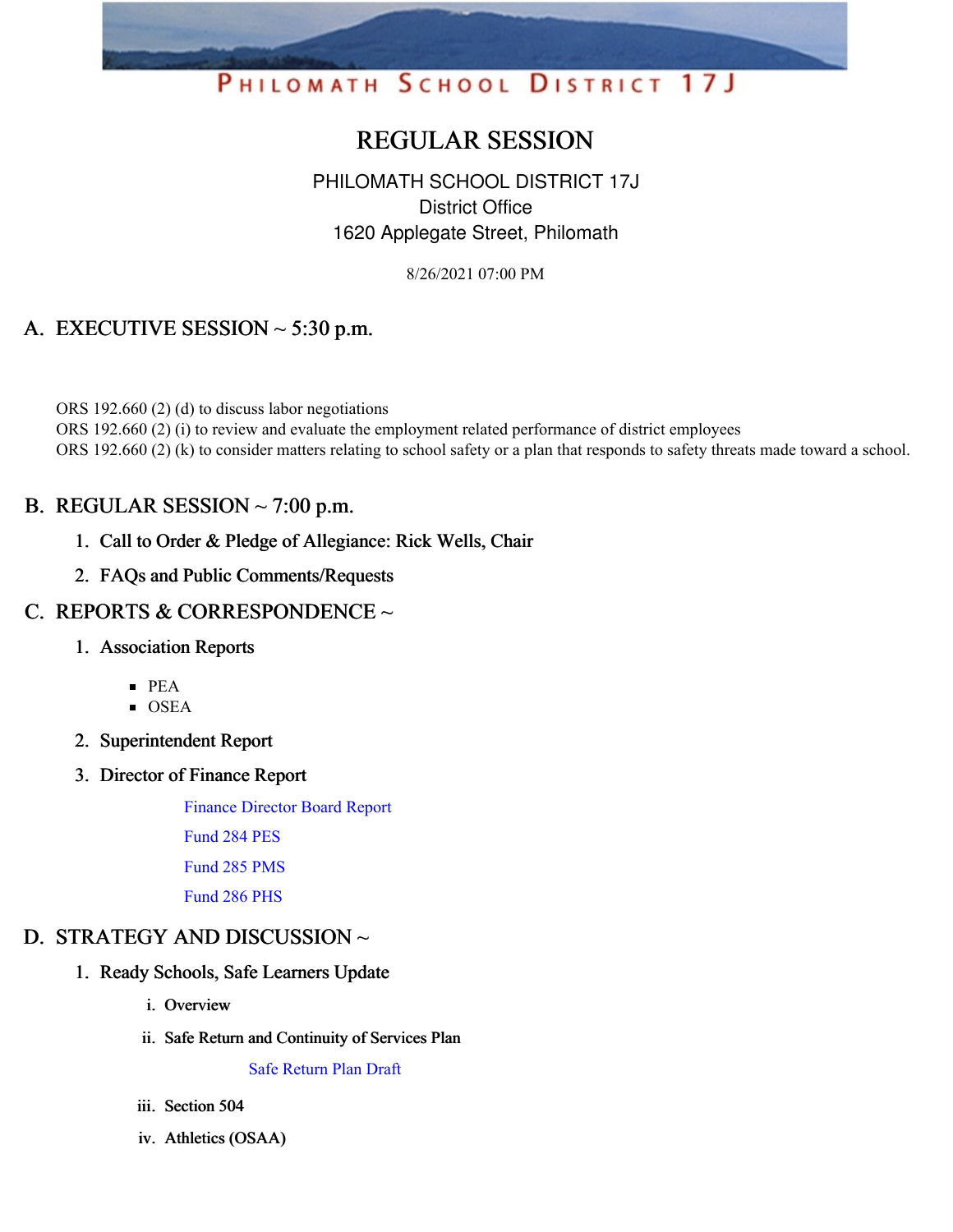#### 2. Summer School Update

### 3. Board Retreat Highlights

Board Planning Calendar [2021-2022](https://app.eduportal.com/documents/view/805063) Board Goals and Objectives - [2021-2022](https://app.eduportal.com/documents/view/805064) Board Roles and [Responsibilities](https://app.eduportal.com/documents/view/805065) - 2021-2022 Board Operating [Agreement](https://app.eduportal.com/documents/view/805062)

#### 4. Equity Goal Discussion - Denee Newton

#### 5. City Easement Requests

PHS Storm Drain [Easement](https://app.eduportal.com/documents/view/805809)

PHS Sewer [Easement](https://app.eduportal.com/documents/view/805808)

PHS [Permanent](https://app.eduportal.com/documents/view/805807) Water Diagram

PHS [Permanent](https://app.eduportal.com/documents/view/805806) Water Easement

PES Storm Drainage [Easement](https://app.eduportal.com/documents/view/805805)

PES Sewer [Easement](https://app.eduportal.com/documents/view/805804)

PES [Permanent](https://app.eduportal.com/documents/view/805803) Water Easement

# 6. OSBA Annual Fall Conference

# E. ACTION ITEMS  $\sim$

#### 1. Consent Agenda

[Consent](https://app.eduportal.com/documents/view/805061) Agenda [Check](https://app.eduportal.com/documents/view/805056) listing [Minutes](https://app.eduportal.com/documents/view/805066) - July 1, 2021 Minutes - Board [Retreat/Special](https://app.eduportal.com/documents/view/805058) Session August 12, 2021 Resolution 2122-01 - [Unanticipated](https://app.eduportal.com/documents/view/805059) funding

# 2. Co-op Agreement with Alsea HS for Softball, Wrestling and Baseball

#### Alsea HS Co-op [Agreement](https://app.eduportal.com/documents/view/805060)

- 3. Safe Return and Continuity of Services Plan
- 4. City Easement Requests

# F. MEETING CLOSURE ~

- 1. Board Reports & Thanks
- 2. Next Meeting Agenda Items
- 3. Board Requests & Adjournment

# G. IMPORTANT DATES

| August 31  | $9:00 - 11:30$ a.m. | New Employee Orientation                              |
|------------|---------------------|-------------------------------------------------------|
| Sept $1-3$ |                     | <b>Staff Inservice Days</b>                           |
| Sept 7     |                     | School Starts: Grades 2,6,9, K-1 staggered start days |
| Sept 8     |                     | School: All grades in session                         |
| Sept 16    | $7:00-9:00$ p.m.    | <b>Regular Board Meeting</b>                          |